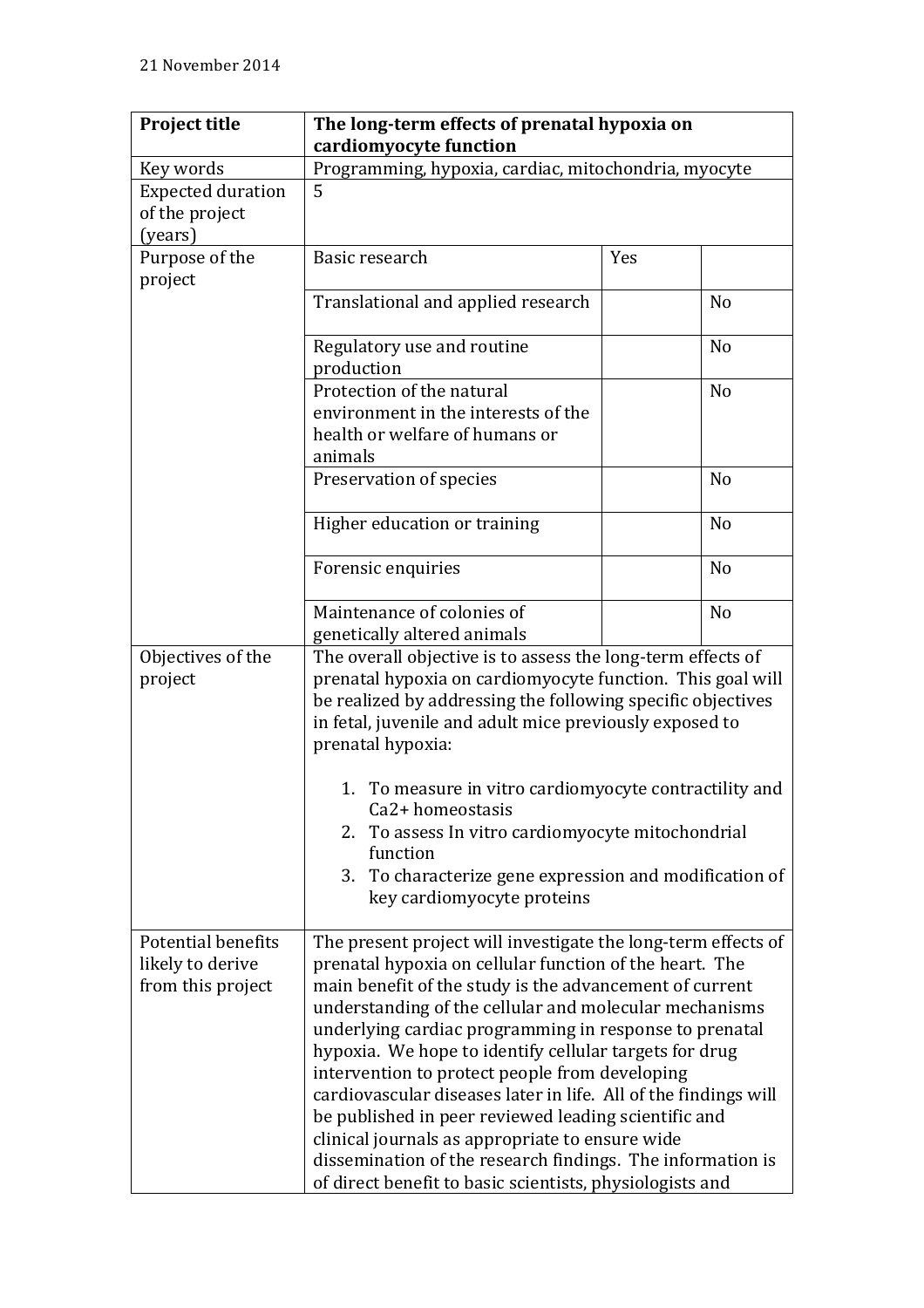|                                                                                                                                          | clinical cardiologists and will provide key information                                                                                                                                                                                                                                                                                                                                                                                                                                                                                                                                                                                                                                                                                                                                                                                                                                                                                                                                                                                                                                                                                                                                                                                                                                                                |  |  |
|------------------------------------------------------------------------------------------------------------------------------------------|------------------------------------------------------------------------------------------------------------------------------------------------------------------------------------------------------------------------------------------------------------------------------------------------------------------------------------------------------------------------------------------------------------------------------------------------------------------------------------------------------------------------------------------------------------------------------------------------------------------------------------------------------------------------------------------------------------------------------------------------------------------------------------------------------------------------------------------------------------------------------------------------------------------------------------------------------------------------------------------------------------------------------------------------------------------------------------------------------------------------------------------------------------------------------------------------------------------------------------------------------------------------------------------------------------------------|--|--|
|                                                                                                                                          | enabling better management of cardiovascular disease.                                                                                                                                                                                                                                                                                                                                                                                                                                                                                                                                                                                                                                                                                                                                                                                                                                                                                                                                                                                                                                                                                                                                                                                                                                                                  |  |  |
| Species and<br>approximate<br>numbers of<br>animals expected<br>to be used, and<br>anticipated period<br>of time                         | Wildtype mice, approximately 850 animals over 5 years                                                                                                                                                                                                                                                                                                                                                                                                                                                                                                                                                                                                                                                                                                                                                                                                                                                                                                                                                                                                                                                                                                                                                                                                                                                                  |  |  |
| <b>Expected adverse</b><br>effects and the<br>likely/expected<br>level of severity.<br>What will happen<br>to the animals at<br>the end. | Adverse effects:<br>1. Maternal reduced food intake, activity and weight:<br>Severity band, mild<br>a.<br>b. Dams exposed to hypoxic environments are<br>known to exhibit a decrease in food intake<br>(up to 40%) and a substantial decrease in<br>physical activity, leading to a decrease<br>$(\sim 20\%)$ in maternal body weight.<br>2. Maternal preeclampsia-like symptoms:<br>Severity band, moderate<br>a.<br>Hypoxia during pregnancy can cause<br>b.<br>maternal preeclampsia-like symptoms such<br>as hypertension, proteinuria and kidney<br>pathology.<br>3. Intrauterine growth retardation (IUGR) and<br>physiological and morphological defects associated<br>with prenatal hypoxia<br>Severity band: Moderate.<br>a.<br>b. Prenatal hypoxia causes IUGR and a host of<br>physiological and morphological defects,<br>some of which persist into adulthood.<br>4. Disease susceptibility in offspring.<br>Severity band: Moderate.<br>a.<br>b. Although we are not specifically inducing<br>this, it is possible that offspring exposed to<br>prenatal hypoxia will experience disease<br>susceptibility in association with aging (i.e.<br>cardiovascular diseases, such as heart<br>failure) later in life.<br>All animals will be sacrificed according to Schedule 1 at the<br>end of the protocols |  |  |
| <b>Application of the</b>                                                                                                                |                                                                                                                                                                                                                                                                                                                                                                                                                                                                                                                                                                                                                                                                                                                                                                                                                                                                                                                                                                                                                                                                                                                                                                                                                                                                                                                        |  |  |
| 3 Rs                                                                                                                                     |                                                                                                                                                                                                                                                                                                                                                                                                                                                                                                                                                                                                                                                                                                                                                                                                                                                                                                                                                                                                                                                                                                                                                                                                                                                                                                                        |  |  |
| 1. Replacement<br>Why do animals                                                                                                         | Adult cardiac myocytes are terminally differentiated and<br>cannot be maintained in tissue culture conditions as they                                                                                                                                                                                                                                                                                                                                                                                                                                                                                                                                                                                                                                                                                                                                                                                                                                                                                                                                                                                                                                                                                                                                                                                                  |  |  |
|                                                                                                                                          |                                                                                                                                                                                                                                                                                                                                                                                                                                                                                                                                                                                                                                                                                                                                                                                                                                                                                                                                                                                                                                                                                                                                                                                                                                                                                                                        |  |  |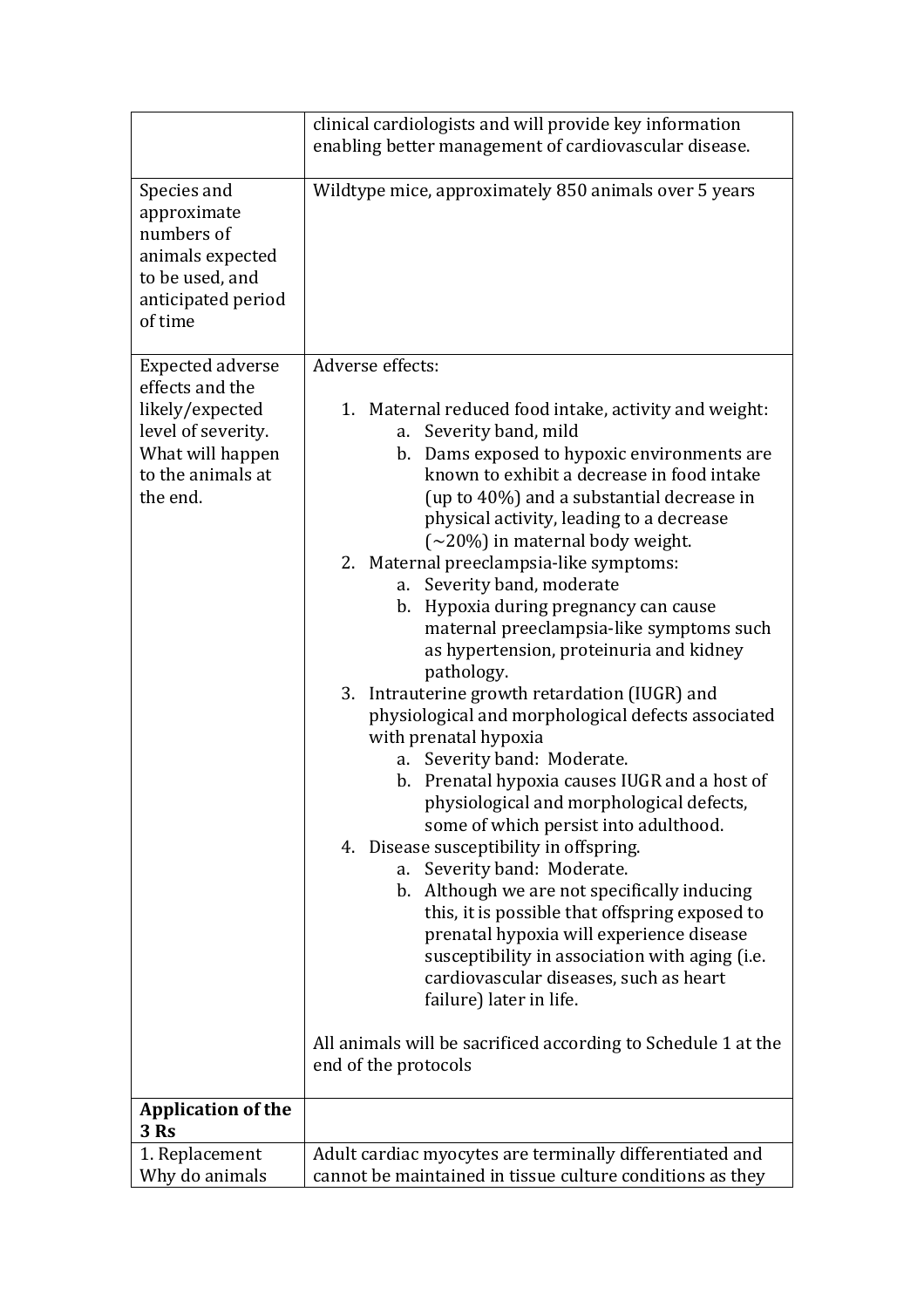| need to be used,                        | de-differentiate and alter their function. There are no                                                                |  |  |
|-----------------------------------------|------------------------------------------------------------------------------------------------------------------------|--|--|
| and why non-                            | suitable cell lines that can be used to fill these purposes as                                                         |  |  |
| animal alternatives                     | those that are used (embryonic myocytes and the HL-1 cell                                                              |  |  |
| cannot be used.                         | line) are derived respectively from embryonic tissue and                                                               |  |  |
|                                         | an atrial tumour line. These cell lines are morphologically                                                            |  |  |
|                                         | and functionally quite different to adult cardiac myocytes.                                                            |  |  |
|                                         | Moreover, we will be studying the long-term effects of                                                                 |  |  |
|                                         | prenatal hypoxia on cardiomyocyte function, which cannot                                                               |  |  |
|                                         | be reproduced using cell culture techniques nor can they                                                               |  |  |
|                                         |                                                                                                                        |  |  |
|                                         | be suitably modelled using computer simulations given the                                                              |  |  |
|                                         | lack of understanding of the fundamental processes.                                                                    |  |  |
|                                         | The use of human tissue is not possible due to several                                                                 |  |  |
|                                         | reasons: 1) of limited availability, 2) rarely not already<br>diseased and 3) nearly always subject to pharmacological |  |  |
|                                         |                                                                                                                        |  |  |
|                                         | interventions. These factors again limit the utility of                                                                |  |  |
|                                         | human resources when elucidating basic fundamental                                                                     |  |  |
|                                         | mechanisms.                                                                                                            |  |  |
|                                         |                                                                                                                        |  |  |
| 2. Reduction                            | Experimental design has been discussed with, and                                                                       |  |  |
| How the use of                          | approved by, a statistical advisor. In order to minimise the                                                           |  |  |
| minimum numbers                         | number of animals required, sample size has been                                                                       |  |  |
| of animals will be                      | estimated for each experiment based on existing published                                                              |  |  |
| assured                                 | data and the use of power analysis (desired power of 0.8, $\alpha$                                                     |  |  |
|                                         | $= 0.05$ ). These estimates will be updated and recalculated                                                           |  |  |
|                                         | throughout the project as we generate new data.                                                                        |  |  |
|                                         |                                                                                                                        |  |  |
| 3. Refinement                           | We are committed to using the most translationally                                                                     |  |  |
| Reasons for the                         | relevant model. We have chosen the mouse as our                                                                        |  |  |
| choice of species<br>and why the animal | experimental species for several important reasons:                                                                    |  |  |
| $model(s)$ to be                        | 1. Mice have a short generation time and an                                                                            |  |  |
| used are the most                       | accelerated lifespan (2 years) which allows the<br>long-term effects of prenatal hypoxia to be studied                 |  |  |
| refined, having                         |                                                                                                                        |  |  |
| regard to the                           | within a reasonable timeframe.                                                                                         |  |  |
| objectives. General                     | 2. Our ability to directly manipulate the mouse                                                                        |  |  |
| measures to be                          | genome provides an incredibly powerful tool to                                                                         |  |  |
| taken to minimise                       | identify and confirm molecular targets for drug                                                                        |  |  |
| welfare costs                           | intervention.                                                                                                          |  |  |
| (harms) to the                          | 3. Due to their small size and short generation time,                                                                  |  |  |
| animals.                                | maintaining mice requires less resources and space,                                                                    |  |  |
|                                         | and the time required to perform research is                                                                           |  |  |
|                                         | manageable.                                                                                                            |  |  |
|                                         | The mouse has large litter sizes which allows the<br>4.                                                                |  |  |
|                                         | generation of multiple, identically reared progeny.                                                                    |  |  |
|                                         |                                                                                                                        |  |  |
|                                         | Steps to minimise welfare costs to animals:                                                                            |  |  |
|                                         | 1. Basic requirements for good rodent housing and                                                                      |  |  |